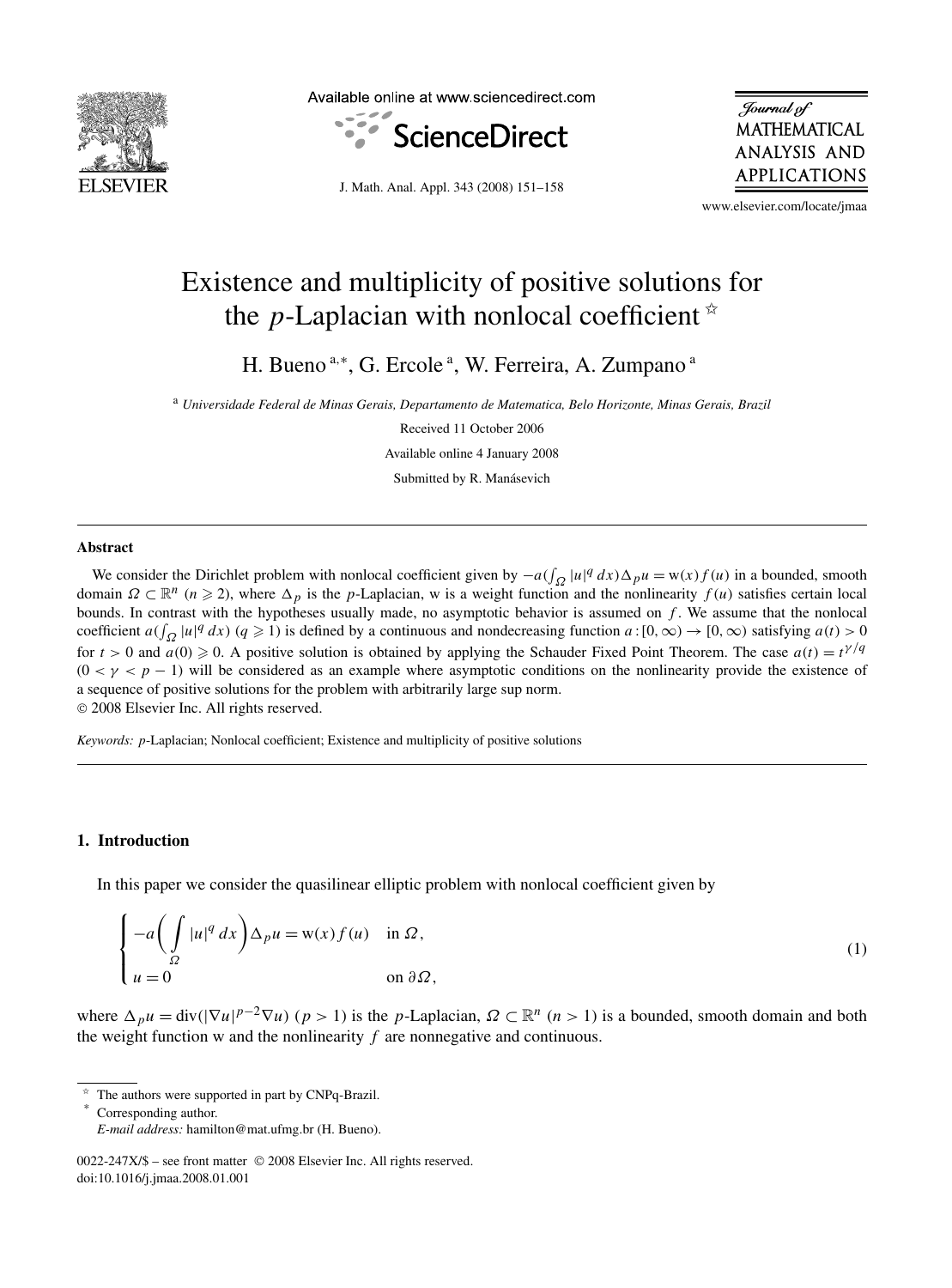

Fig. 1. The nonlinearity *f* passes through a "tunnel" *Γ* . The graph (a) displays the case *p <* 2, (b) the case *p* = 2 and (c) the case *p >* 2. Observe that the parameters  $k_1 < k_2$  depend on  $\delta$  and  $M$ , respectively.

We assume that the nonlocal coefficient  $a(f_{\Omega} |u|^q dx)$  ( $q \ge 1$ ) is defined by a continuous and nondecreasing function  $a:[0,\infty) \to [0,\infty)$  satisfying

$$
a(t) > 0 \quad \text{for all } t > 0 \quad \text{and} \quad a(0) \ge 0. \tag{2}
$$

This kind of problem is considered, e.g., in [1,5]. In the last paper, the function *a* is supposed, additionally, to be strictly positive, that is,  $a(0) > 0$ . However, the arguments presented here allow us to treat also some instances where  $a(0) = 0$  as, for example,  $a(t) = t^{\gamma/q}$  ( $0 < \gamma < p - 1$ ). This kind of nonlocal coefficient will be presented at the end of this paper as a prototype for producing examples not only of existence, but also of multiplicity of positive solutions for the nonlocal problem (1).

We assume, besides, that the weight w:  $\Omega \to [0, \infty)$  and the nonlinearity  $f : [0, \infty) \to \mathbb{R}$  satisfy

(H1) Eventual zeroes of w are isolated: if  $w(x_0) = 0$ , then there exists  $\epsilon > 0$  such that

$$
0 < |x - x_0| < \epsilon \quad \Rightarrow \quad w(x) > 0. \tag{3}
$$

(H2) There exist positive constants  $\delta < M$  such that

$$
\begin{cases} 0 \leqslant f(u) \leqslant k_1(\delta)M^{p-1} & \text{for } 0 \leqslant u \leqslant M, \\ k_2(M)\delta^{p-1} \leqslant f(u) & \text{for } \delta \leqslant u \leqslant M, \end{cases} \tag{4}
$$

where  $k_1(\delta) < k_2(M)$  are positive parameters, which also depend on the region  $\Omega$  and the weight w, that will be defined later.

The last condition admits a geometric interpretation in terms of the graph of  $f$  in the  $u-v$  plane. It stays below of the horizontal line  $v = k_1(M)$  for  $u \in [0, M]$  and passes through a "tunnel" *Γ* defined by (see Fig. 1)

$$
\Gamma = \left\{ (u, v): \delta \leqslant u \leqslant M, \ k_2(M)\delta^{p-1} \leqslant v \leqslant k_1(\delta)M^{p-1} \right\}.
$$
\n
$$
(5)
$$

Our approach follows that introduced in [10,11] and further developed in [4] by using radial symmetrization techniques. However, the exposition here is self-contained.

## **2. Preliminaries**

In this section  $B_R$  and  $B_\alpha$  denote, respectively, balls centered at a fixed, but arbitrary point  $x_0 \in \Omega$ , whose radii are such that  $B_\alpha \subset B_R \subset \Omega$ . A suitable value of  $\alpha$  will be defined later.

We intend to use the Schauder Fixed Point Theorem in the Banach space  $X = C(\overline{\Omega})$  endowed with the sup norm. For this we define the subset *Y* of *X*, which depends on the positive values  $\delta < M$  and on the balls  $B_\alpha \subset B_R$ :

$$
Y = \left\{ u \in X: \begin{array}{ll} 0 \le u(x) \le M, & \text{if } x \in \overline{\Omega}, \\ u \in X: \delta \le u(x) \le M, & \text{if } x \in B_{\alpha}(x_0) \subset \overline{\Omega}, \\ u(x) = 0, & \text{if } x \in \partial \Omega \end{array} \right\}.
$$
\n
$$
(6)
$$

It is clear that *Y* is a closed, convex and bounded subset of *X*. Moreover, if  $u \in Y$ , then

$$
a\left(\int\limits_{\Omega}|u|^{q}\,dx\right)\geqslant a\left(\int\limits_{B_{\alpha}}|u|^{q}\,dx\right)\geqslant a\left(|B_{\alpha}|{\delta}^{q}\right)>0\tag{7}
$$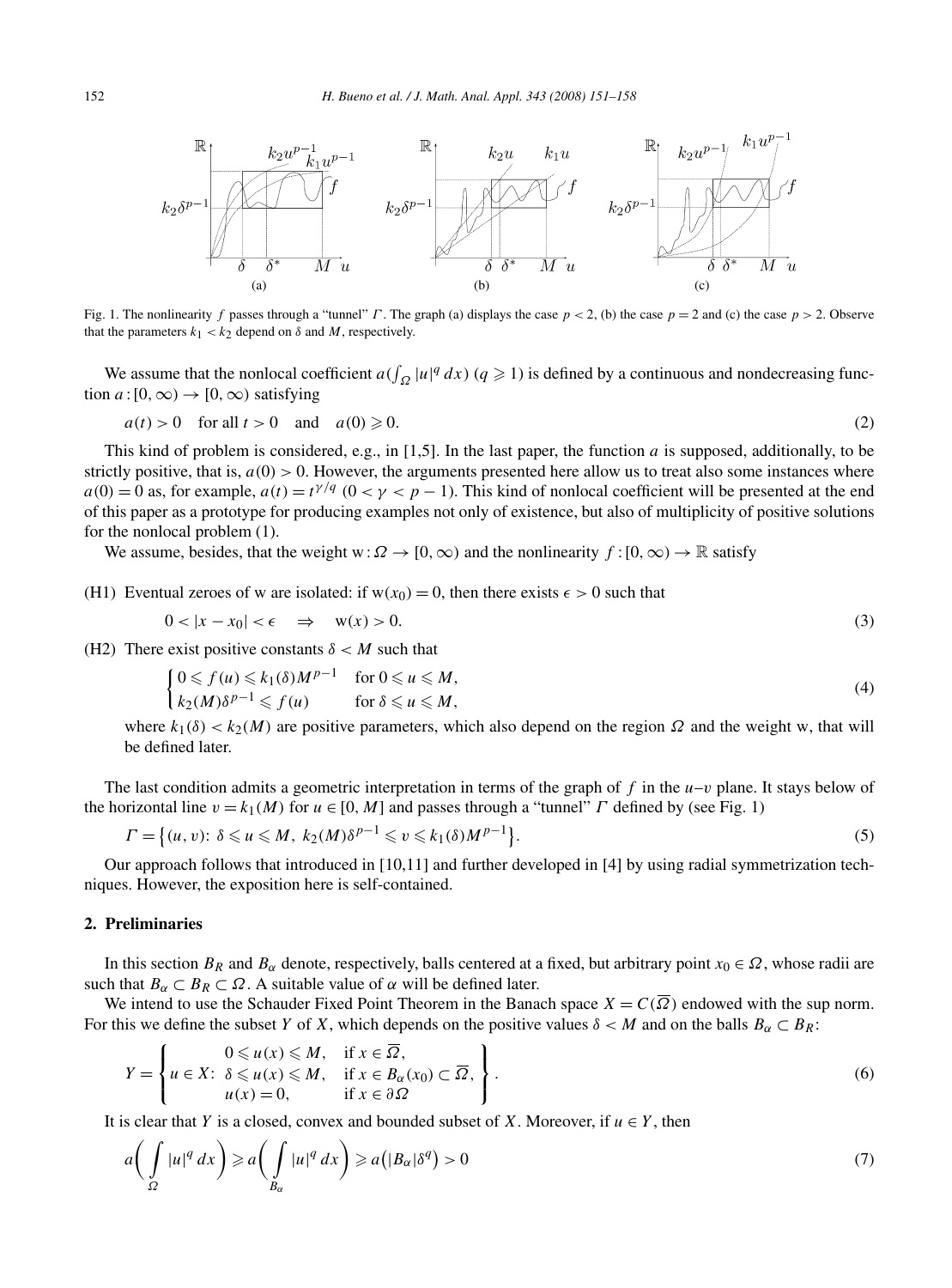and

$$
a\left(\int\limits_{\Omega}|u|^{q}\,dx\right)\leqslant a\left(M^{q}|\Omega|\right),\tag{8}
$$

where  $|\Omega| = \int_{\Omega} dx$ .

Now, we define the operator  $A: Y \to X$  that associates to each  $u \in C(\overline{\Omega})$  the unique weak solution  $v \in W_0^1(\overline{\Omega}) \cap C$  $C^{1,\beta}(\overline{\Omega}) \subset X$  of the Dirichlet problem

$$
\begin{cases}\n-\Delta_p v(x) = \mathbf{w}(x) \frac{f(u(x))}{a(\int_{\Omega} |u|^q dx)}, & x \in \Omega, \\
v(x) = 0, & x \in \partial\Omega.\n\end{cases}
$$

We claim that the operator  $A: X \to X$  is well defined, continuous and compact. In fact, it is well known that, to each  $h \in L^{\infty}$ , there exists a unique weak solution  $v \in W_0^1(\overline{\Omega}) \cap C^{1,\beta}(\overline{\Omega})$  of the Dirichlet problem  $-\Delta_p v = h$  in  $\Omega$ , for some  $0 < \beta < 1$  (see [8], [13, Lemma 2] and [14] for interior estimates, and [12] for boundary estimates). As a consequence of the estimates of Lieberman and Tolksdorf [12,14], combined with the *L*∞-estimates of Anane [2], we also have that  $(-\Delta_p)^{-1}$  is continuous and compact on *X*. (This schematic proof presented here is proposed in [3].)

Coupling our claim with the properties of *Y* , specially (7), guarantees that *A* is a continuous and compact operator from *Y* to *X*.

To apply Schauder's Fixed Point Theorem we need to show that *A(Y)* ⊂ *Y* . In order to do that, we state some simple results.

We start by introducing a simple version of a useful comparison principle. General versions are established in [6, 7,9,13].

**Lemma 1.** For  $i \in \{1,2\}$ , let  $h_i \in C(\Omega)$  and  $u_i \in C^{1,\alpha}(\overline{\Omega})$  be the weak solution of the problem  $-\Delta_p u_i = h_i$  in  $\Omega$ .  $If h_1 \leq h_2$  *in*  $\Omega$  *and*  $u_1 \leq u_2$  *in*  $\partial \Omega$ *, then*  $u_1 \leq u_2$  *in*  $\Omega$ *.* 

The second result concerns the solution of the radial Dirichlet problem

$$
\begin{cases} \Delta_p u = h(|x - x_0|) & \text{in } B_R, \\ u = 0 & \text{on } \partial B_R. \end{cases}
$$
 (9)

**Lemma 2.** Suppose that  $h \in C(\overline{B_R})$ . Then, the *(unique) solution of (9) is* 

$$
u(x) = \int_{|x-x_0|}^R \left( \int_0^{\theta} \left( \frac{s}{\theta} \right)^{n-1} h(s) \, ds \right)^{\frac{1}{p-1}} d\theta, \quad |x-x_0| \leq R.
$$

Moreover, u belongs to  $C^2(B_R)$ , if  $1 < p \le 2$ , and, if  $p > 2$ , u belongs to  $C^{1,\beta}(B_R)$ , where  $\beta = 1/(p-1)$ .

**Proof.** It is straightforward to verify that the solution of (9) is the function stated. Regularity is trivial for  $r = |x| > 0$ , and for  $r = 0$  we have

$$
u'(0) = \lim_{r \to 0^+} \frac{u(r) - u(0)}{r} = -\lim_{r \to 0^+} \frac{1}{r} \int_0^r \left( \int_0^{\theta} \left( \frac{s}{\theta} \right)^{n-1} h(s) \, ds \right)^{\frac{1}{p-1}} d\theta = 0
$$

and

$$
\lim_{r \to 0^+} \frac{u'(r)}{r^{\beta}} = - \lim_{r \to 0^+} \frac{1}{r^{\beta}} \left( \int_0^r \left( \frac{s}{r} \right)^{n-1} h(s) \, ds \right)^{\frac{1}{p-1}} = - \left( \frac{h(0)}{n} \lim_{r \to 0^+} r^{1-\beta(p-1)} \right)^{\frac{1}{p-1}},
$$

for any  $\beta > 0$ .

 $\mathbb{R}^2$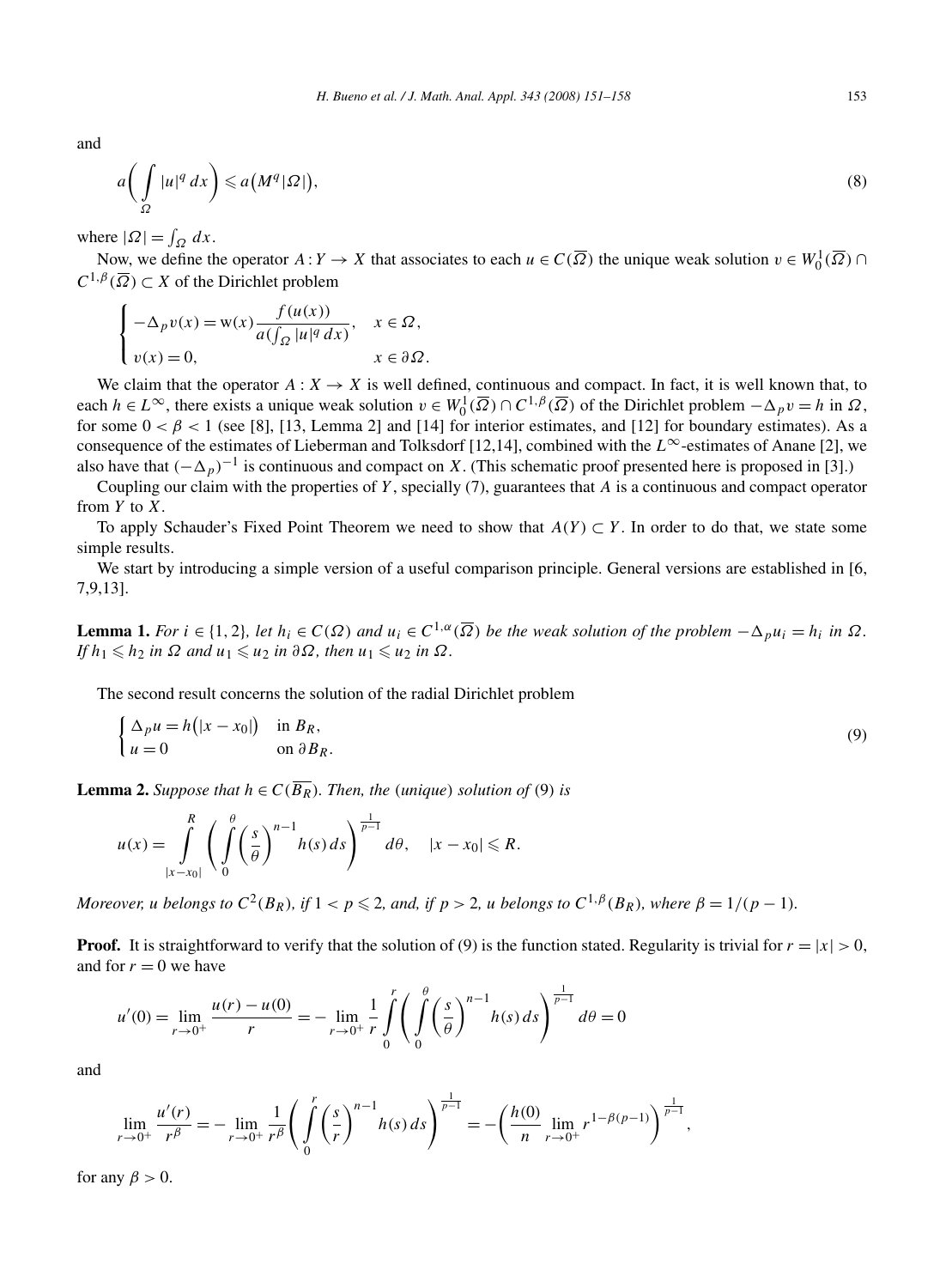Therefore,

$$
\lim_{r \to 0^+} \frac{u'(r)}{r^{\beta}} = \begin{cases} 0 & \text{if } 1 < p < 2 \text{ and } \beta = 1, \\ -\frac{h(0)}{n} & \text{if } p = 2 \text{ and } \beta = 1, \\ -\left(\frac{h(0)}{n}\right)^{\frac{1}{p-1}} & \text{if } p > 2 \text{ and } \beta = \frac{1}{p-1}. \end{cases}
$$

Lemma 1 implies the uniqueness of  $u$ .  $\Box$ 

We are now in a position to define the parameters  $k_1(\delta)$  and  $k_2(M)$ . For this, let  $\phi \in C^{1,\beta}(\overline{\Omega})$  be the solution of

$$
\begin{cases}\n-\Delta_p \phi = w & \text{in } \Omega, \\
\phi = 0 & \text{on } \partial \Omega.\n\end{cases}
$$
\n(10)

Lemma 1 implies that  $\phi \ge 0$  in  $\Omega$ . However, taking into account the properties of w, we also have that  $\|\phi\|_{\infty} > 0$ . Thus, we can define the positive parameter (that also depends on  $\alpha$ )

$$
k_1(\delta) := a\left(|B_{\alpha}| \delta^q\right) \|\phi\|_{\infty}^{1-p} \tag{11}
$$

that appears in hypothesis (4). The value of *α* will be fixed later in (13), but we would like to emphasize that this value, as well as  $\|\phi\|_{\infty}$ , depends only on the region  $\Omega$  and on the weight w.

Let *Φ* be the function defined by

$$
\Phi := \left(\frac{k_1(\delta)}{a(|B_{\alpha}|{\delta}^q)}\right)^{\frac{1}{p-1}} M\phi.
$$

We observe that  $0 \le \Phi(x) \le M$  for all  $x \in \Omega$ ,  $\Phi \equiv 0$  on  $\partial \Omega$  and

$$
-\Delta_p \Phi(x) = \frac{k_1(\delta)M^{p-1}}{a(|B_{\alpha}| \delta^q)} \mathbf{w}(x), \quad \text{for all } x \in \Omega.
$$

Moreover, it follows from (4) and (7) that, for any  $u \in Y$ ,

$$
-\Delta_p(Au) = \mathbf{w}(x) \frac{f(u)}{a(\int_{\Omega} |u|^q dx)} \leq \mathbf{w}(x) \frac{k_1(\delta)M^{p-1}}{a(|B_{\alpha}| \delta^q)} = -\Delta_p \Phi, \quad \text{for all } x \in \Omega,
$$
  
(*Au*)(*x*) = 0 =  $\Phi(x)$ , for all  $x \in \partial\Omega$ .

Hence, Lemma 1 yields

$$
0 \leqslant Au \leqslant \Phi \leqslant M \quad \text{for all } u \in Y. \tag{12}
$$

To define the parameter  $k_2(M)$ , we consider the radial symmetrization  $\omega \in C[0, R]$  of the weight function w:

$$
\omega(s) = \begin{cases} \min_{|y-x_0|=s} w(y), & \text{if } 0 < s \leq R, \\ w(x_0), & \text{if } s = 0. \end{cases}
$$

We define  $\alpha \in (0, R)$  by

$$
\int_{\alpha}^{R} \left( \int_{0}^{\alpha} \left( \frac{s}{\theta} \right)^{n-1} \omega(s) \, ds \right)^{\frac{1}{p-1}} d\theta = \max_{0 \le r \le R} \int_{r}^{R} \left( \int_{0}^{r} \left( \frac{s}{\theta} \right)^{n-1} \omega(s) \, ds \right)^{\frac{1}{p-1}} d\theta. \tag{13}
$$

The right-hand side of the equality is nonnegative and vanishes at  $r = 0$  and  $r = R$ . Since  $\omega(s) > 0$  for all  $s \in (0, \epsilon)$ and some  $\epsilon > 0$  sufficiently small (because the zeroes of w are isolated), this function attains a maximum value at the point that defines  $\alpha$ . This value depends only on the region  $\Omega$  and on the weight w, as claimed before.

Finally, we put

$$
k_2(M) := a\left(|\Omega|M^q\right) \left[\int\limits_{\alpha}^{R} \left(\int\limits_{0}^{\alpha} \left(\frac{s}{\theta}\right)^{n-1} \omega(s) \, ds\right)^{\frac{1}{p-1}} d\theta\right]^{1-p}.\tag{14}
$$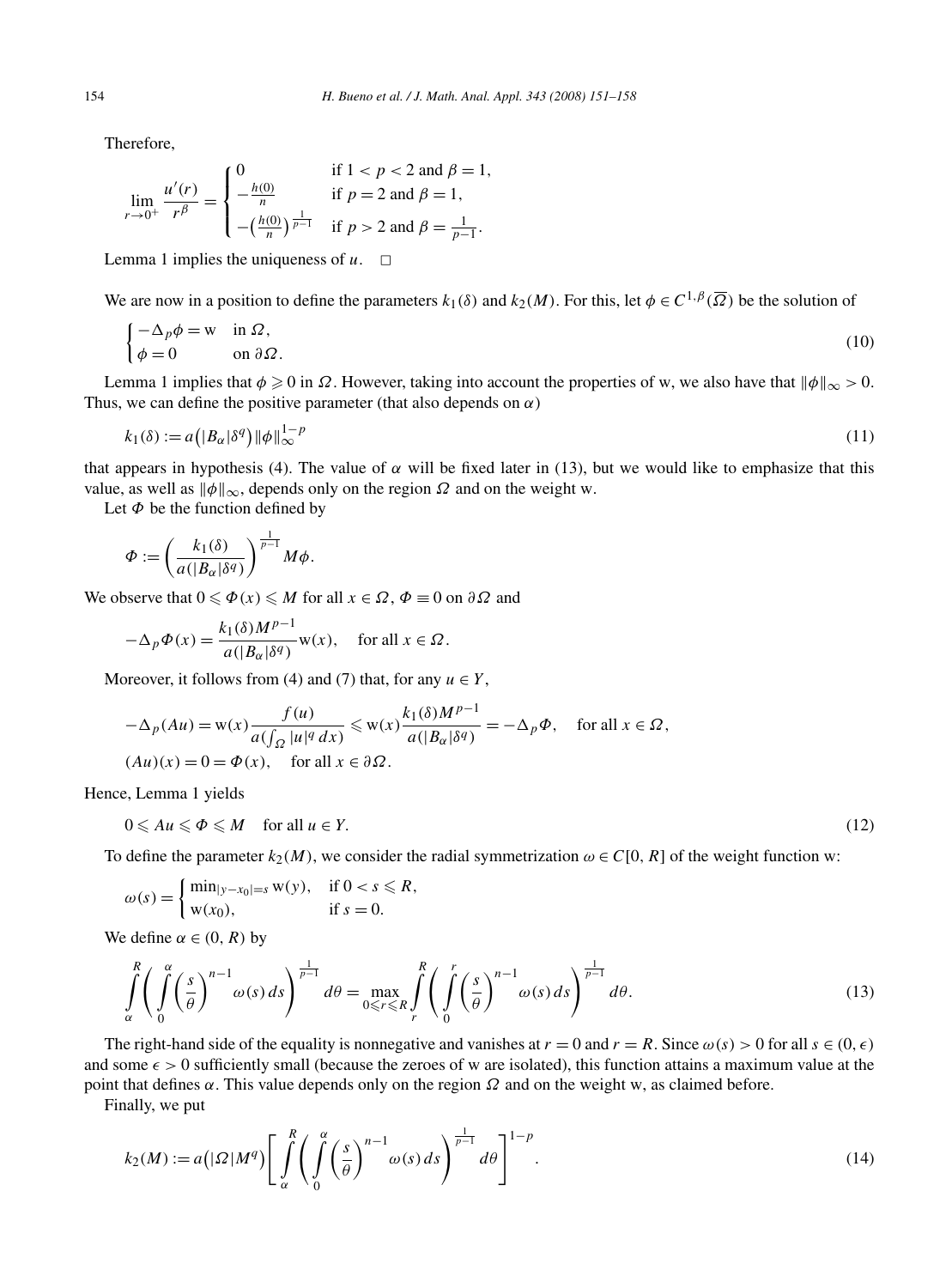We observe that

$$
\int_{\alpha}^{R} \left( \int_{0}^{\alpha} \left( \frac{s}{\theta} \right)^{n-1} \frac{\omega(s)k_2(M)}{a(|\Omega|M^q)} ds \right)^{\frac{1}{p-1}} d\theta = 1
$$
\n(15)

and that

$$
\frac{k_1(\delta)}{k_2(M)} = c^{p-1} \frac{a(|B_\alpha|\delta^q)}{a(|\Omega|M^q)},\tag{16}
$$

where

$$
c := \frac{\int_{\alpha}^{R} \left( \int_{0}^{\alpha} \left( \frac{s}{\theta} \right)^{n-1} \omega(s) \, ds \right)^{\frac{1}{p-1}} \, d\theta}{\|\phi\|_{\infty}}.
$$
\n
$$
(17)
$$

We will now prove that

 $k_1(\delta) < k_2(M)$ .

For this, we show that  $a(|B_{\alpha}| \delta^{q}) \le a(|\Omega| M^{q})$  and that  $c < 1$ .

The first inequality is an immediate consequence of the monotonicity of *a*, since  $\delta < M$  and  $B_\alpha \subset \Omega$  imply that

$$
|B_{\alpha}|{\delta}^q = {\delta}^q \int\limits_{B_{\alpha}} dx < M^q \int\limits_{\Omega} dx = M^q |\Omega|.
$$

To verify that  $c < 1$ , let  $\phi_R$  be defined by

$$
\phi_R(x) := \int\limits_{|x-x_0|}^R \left( \int\limits_0^\theta \left( \frac{s}{\theta} \right)^{n-1} \omega(s) \, ds \right)^{\frac{1}{p-1}} d\theta.
$$

We have that

$$
-\Delta_p \phi_R = \omega(|x - x_0|) \le w(x) = -\Delta_p \phi, \quad \text{for all } x \in B_R,
$$
  

$$
\phi_R(x) = 0 \le \phi(x), \quad \text{for all } x \in \partial B_R.
$$

Hence, Lemma 1 yields  $\phi_R \leq \phi$  in  $B_R$  and

$$
\|\phi\|_{\infty} \ge \|\phi_R\|_{\infty} = \int\limits_0^R \left( \int\limits_0^{\theta} \left( \frac{s}{\theta} \right)^{n-1} \omega(s) \, ds \right)^{\frac{1}{p-1}} d\theta > \int\limits_\alpha^R \left( \int\limits_0^\alpha \left( \frac{s}{\theta} \right)^{n-1} \omega(s) \, ds \right)^{\frac{1}{p-1}} d\theta.
$$

## **3. The theorem**

In this section we prove the main result of this paper:

**Theorem 3.** Suppose that f satisfies (4) for  $k_1(\delta)$  and  $k_2(M)$  defined by (11) and (14), respectively. Then, the *operator A has a fixed point*  $u \in C^{1,\beta}(\overline{\Omega})$ *, which is a solution of* (1) *satisfying* 

$$
\delta \leqslant ||u||_{\infty} \leqslant M.
$$

**Proof.** It suffices to show that the set *Y* defined by (6) is invariant under the operator *A*, since the result follows then from Schauder's Fixed Point Theorem.

Let  $u \in Y$  and  $v = Au \in C^{1,\beta}(\overline{\Omega})$ . Since  $v = 0$  on  $\partial\Omega$ , the inequality (12) guarantees that we only have to show that  $v \geq \delta$  in  $B_\alpha$ . For this, as in [4], we define the auxiliary continuous function

$$
h(r) = \begin{cases} \min_{|y-x_0| \le r} f(u(y)), & \text{if } 0 < r \le R, \\ f(v(x_0)), & \text{if } r = 0. \end{cases}
$$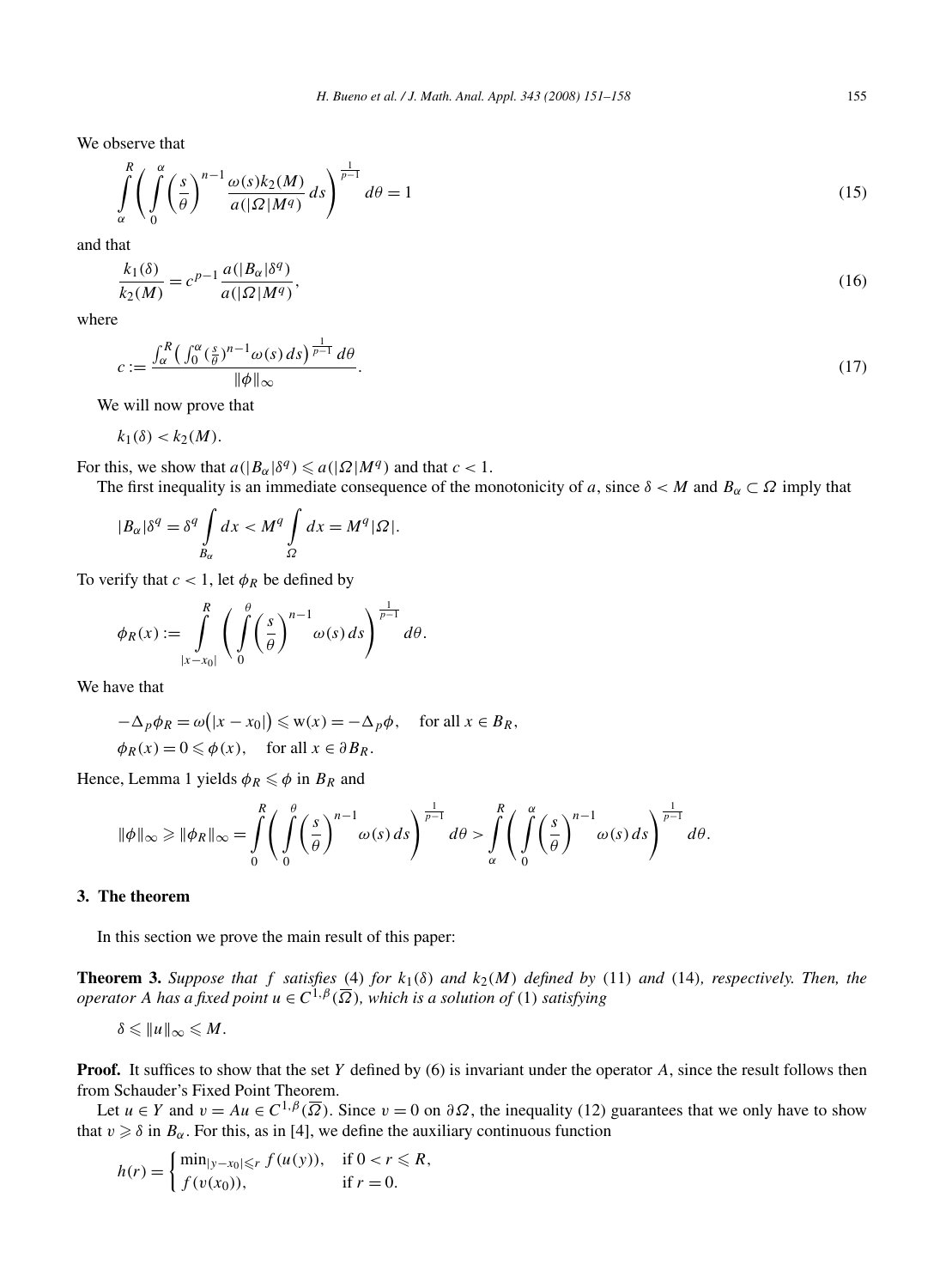It is a consequence of the inequality (7) that *h* is well defined and that  $h(|x - x_0|) \leq f(u(x))$  for all  $x \in B_R$ . Furthermore, for each  $s \in (0, \alpha)$ , there exists some  $y_s \in B_s \subset B_\alpha$  such that

$$
h(s) = f(u(y_s)).
$$

Therefore, (4) and (7) imply that

$$
h(s) \geq k_2(M)\delta^{p-1}, \quad \text{for all } s \in (0, \alpha). \tag{18}
$$

Now, Lemma 2 guarantees that the nonnegative function defined by

$$
z(x) := \int\limits_{|x-x_0|}^R \left( \int\limits_0^\theta \left( \frac{s}{\theta} \right)^{n-1} \frac{\omega(s)h(s)}{a(M^q|\Omega|)} ds \right)^{\frac{1}{p-1}} d\theta, \quad \text{for } |x-x_0| \leq R,
$$

satisfies

$$
-\Delta_p z = \frac{\omega(|x - x_0|)h(|x - x_0|)}{a(M^q|\Omega|)}, \quad \text{for } x \in B_R,
$$
  
 
$$
z(x) = 0, \quad \text{for } x \in \partial B_R.
$$
 (19)

We also have that  $z \leq v$  in  $B_R$ . In fact, this follows from Lemma 1, since

$$
-\Delta_p z = \frac{\omega h}{a(M^q|\Omega|)} \leqslant \frac{\mathrm{w} f(u)}{a(\int_{\Omega} |u|^q \, dx)} = -\Delta_p v \quad \text{in } B_R
$$

and  $z = 0 \leq v$  on  $\partial \Omega$ .

Because  $z \le v$  in  $B_R$ , we complete the proof by verifying that  $\delta \le z$  in  $B_\alpha \subset B_R$ . But this is a consequence of the definition of *z* and  $k_2(M)$  and of the inequality (18) since, if  $x \in B_\alpha$ , we have that

$$
z(x) \ge \int_{\alpha}^{R} \left( \int_{0}^{\theta} \left( \frac{s}{\theta} \right)^{n-1} \frac{\omega(s)h(s)}{a(M^{q}|\Omega|)} ds \right)^{\frac{1}{p-1}} d\theta
$$
  
\n
$$
\ge \int_{\alpha}^{R} \left( \int_{0}^{\alpha} \left( \frac{s}{\theta} \right)^{n-1} \frac{\omega(s)h(s)}{a(M^{q}|\Omega|)} ds \right)^{\frac{1}{p-1}} d\theta
$$
  
\n
$$
\ge \int_{\alpha}^{R} \left( \int_{0}^{\alpha} \left( \frac{s}{\theta} \right)^{n-1} \frac{\omega(s)k_{2}(M)\delta^{p-1}}{a(M^{q}|\Omega|)} ds \right)^{\frac{1}{p-1}} d\theta = \delta,
$$

the last equality being a consequence of (15).  $\Box$ 

#### **4. An example**

In this section we present an explicit application of Theorem 3, by considering the nonlocal problem

$$
\begin{cases}\n-\|u\|_q^{\gamma} \Delta_p u = w(x)u^{\beta} & \text{in } \Omega, \\
u = 0 & \text{on } \partial \Omega,\n\end{cases}
$$
\n(20)

where  $||u||_q$  denotes the  $L_q$ -norm in  $\Omega$ . Here we have  $a(t) = t^{\gamma/q}$  and  $f(u) = u^{\beta}$ . We claim that a necessary and sufficient condition for the application of Theorem 3 is

$$
0 < \beta + \gamma < p - 1. \tag{21}
$$

Since the nonlinearity  $u^{\beta}$  is increasing, in order to verify (4) it is sufficient to solve the system (in the unknowns  $\delta$ and *M*)

$$
\begin{cases} k_1(\delta)M^{p-1} = M^{\beta}, \\ k_2(M)\delta^{p-1} = \delta^{\beta}. \end{cases}
$$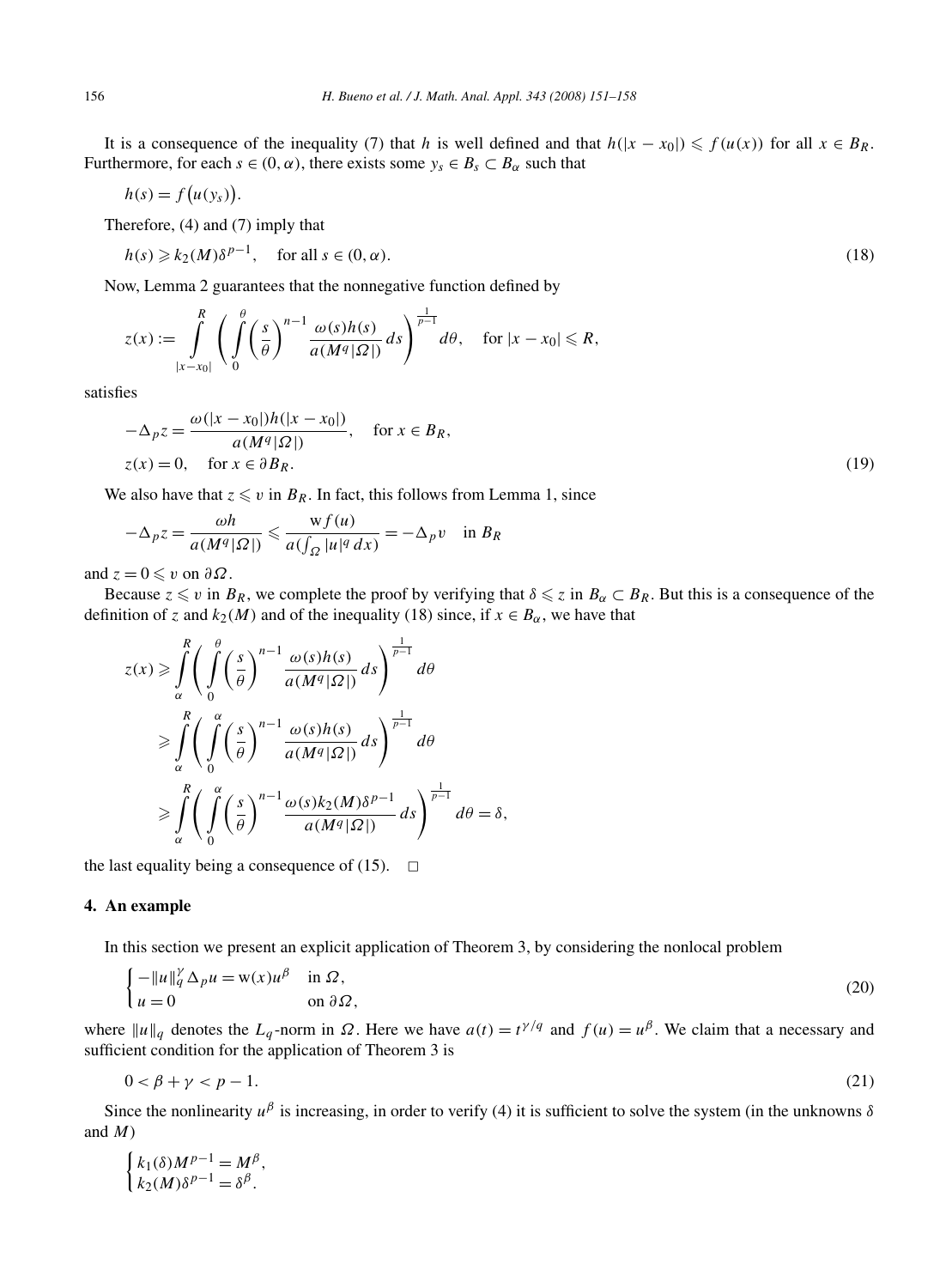Taking into account the definitions of  $k_1(\delta)$ ,  $k_2(M)$  and the equality (16), we can write this system as

$$
\begin{cases} |B_{\alpha}|^{\frac{\gamma}{q}} \delta^{\gamma} ||\phi||_{\infty}^{1-p} M^{p-1} = M^{\beta}, \\ |\Omega|^{\frac{\gamma}{q}} M^{\gamma} (c ||\phi||_{\infty})^{1-p} \delta^{p-1} = \delta^{\beta}. \end{cases}
$$

Dividing the first equation by the second, we find

$$
\left(\frac{\delta}{M}\right)^{p-1-\gamma-\beta} = C(\mathbf{w}, \Omega),
$$

where

$$
C(\mathbf{w}, \Omega) := \left(\frac{|B_{\alpha}|}{|\Omega|}\right)^{\frac{\gamma}{q}} c^{p-1} < 1.
$$

Therefore, since  $\delta < M$ , condition (21) is necessary and sufficient to obtain

*δ* = *θM*

and

$$
M=\left(\|\phi\|_{\infty}^{p-1}|B_{\alpha}|^{-\frac{\gamma}{q}}\theta^{-\gamma}\right)^{\frac{1}{p-1-\beta+\gamma}}=\left(\left|\Omega\right|^{-\frac{\gamma}{q}}\left(\left|c\right|\|\phi\|\right)_{\infty}\right)^{p-1}\theta^{1-p+\beta}\right)^{\frac{1}{p-1-\beta+\gamma}},
$$

where

 $\theta := C(w, \Omega)^\frac{1}{p-1-\beta-\gamma}$ .

Therefore, it results from Theorem 3 the existence of at least one solution  $u$  of (20), with

 $\delta \leqslant ||u||_{\infty} \leqslant M.$ 

## **5. Multiplicity of solutions**

It is clear that

$$
k_2(M)\delta^{p-1} \leq k_1(\delta)M^{p-1} \quad \text{for } 0 < \delta < M,\tag{22}
$$

is a necessary and sufficient condition for the existence of a "tunnel." We remark that, in the case of the equality  $k_2(M) = k_1(\delta)$ , the "tunnel" is degenerated, in the sense that it is a segment of the line. In this case, a nonlinearity *f* passes through it if, and only if,  $f$  is constant between  $\delta$  and  $M$ .

As a consequence of (16), condition (22) is equivalent to

$$
c^{p-1} \frac{a(|B_{\alpha}| \delta^{q})}{a(|\Omega| M^{q})} \geqslant \left(\frac{\delta}{M}\right)^{p-1} \quad \text{for } 0 < \delta < M,\tag{23}
$$

where  $c < 1$  is defined by (17). Therefore, it is evident that the existence of a "tunnel" is connected with properties of the nonlocal coefficient *a(t)*.

On the other hand, if  $a \equiv 1$ , the choice of  $0 < \delta < M$  such that

$$
0<\frac{\delta}{M}\leq c^{p-1}<1
$$

always produces a "tunnel." By choosing sequences  $(\delta_i)$  and  $(M_i)$  satisfying

$$
\delta_j < M_j < \delta_{j+1} < M_{j+1} \quad \text{and} \quad \frac{\delta_j}{M_j} < N^{p-1}
$$

we obtain a sequence of "tunnels" *Γ<sub>j</sub>* such that  $\Gamma_j \cap \Gamma_i = \emptyset$  if  $j \neq i$ . It is then easy to produce examples of nonlinearities  $f(u)$  for which problem (1) has a sequence  $(u_i)$  of (distinct) solutions satisfying

$$
\delta_j \leqslant \|u_j\|_{\infty} \leqslant M_j < \delta_{j+1} \leqslant \|u_{j+1}\|_{\infty} \leqslant M_{j+1},\tag{24}
$$

thus implying that  $||u_j||_{\infty} \to \infty$ .